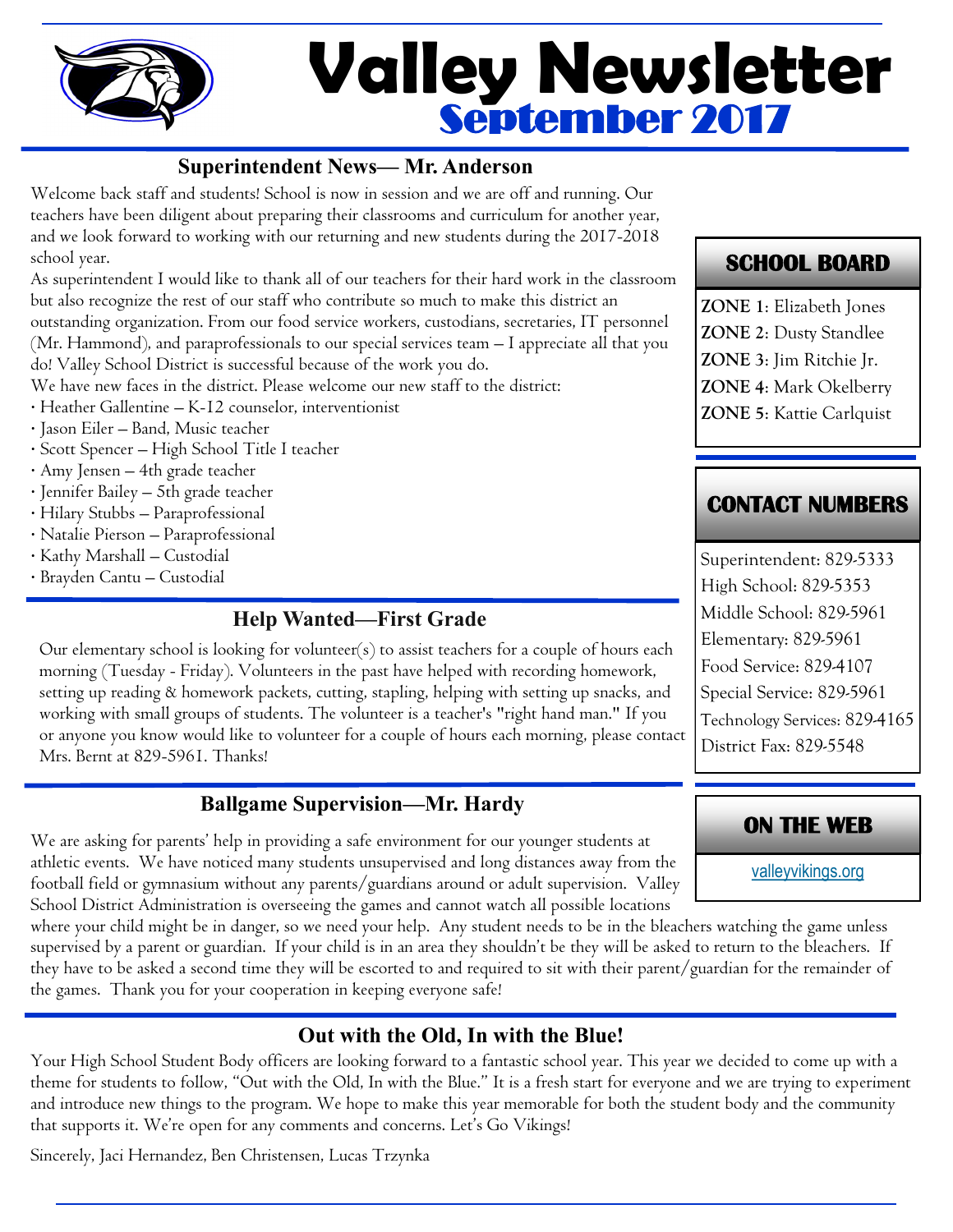#### **Fall Drivers Ed Class— Mrs. Lamun**

The fall Driver's Ed. class will begin at 6:30 am on Sept. 12. Class will be held from 6:30-7:30 am Tues-Fri. and from 8-11 am on Mondays. Class will run approx. through October. Drives will be scheduled in addition to the class hours. The cost is \$200. You may pay in full or on a payment plan in the high school office. You must pay some to reserve your space in the class and must be paid in full by the end of class. First signed and paid will have the first priority. If we do not get at least 12 we will cancel the class.

You must be 14 ½ before Monday, September 11 to be eligible to take the Fall class and to purchase a permit. (People with questions about this may contact me.)

Students MUST have purchased their permit before class on the 12th. The cost is \$21.50. If you do not have your permit by the first day of class you may not be in the class. Sign up in the high school office and get the necessary information and paperwork before going to get your permit. Information is also located on the district website. Parents must attend the first day of class for the first half hour and again near the end of class. If you have any questions please see or call Mrs. Lamun.

#### **Valley Viking Booster Club**

Another year of parking cars at the Jerome County fair is completed. Thanks so much to all who volunteered their time to make this fundraiser a huge success! It couldn't be done without you…Black Oil, Rob Sellers, Brian Ayers, Brian & Jennifer Hardy, Ryon Jarvis, Kellen Jarvis, Vickie Jarvis, Erich & Krista Buschhorn, Dani Johnson, Katie Johnson, Austin Williams, Bern & Marcia Mussmann, Zane Mussmann, Brody Mussmann, Kelsey Lewis, Railey Hodges, Elizabeth Tristan, Katie Clark, Ervid & Connie VanSickle, Katina Ellison, Becki Fenton, J2 & Jamie Madson, Ruby Stoker, Sean & Katie Christensen, Troy & Becky Lewis, Jamie Kohtz, Colleen Lakey, Holly Hall, Jeff & Natalie Henry, Ken & Shannon Hodges, Brian & Kattie Carlquist, Mike & Rae Waite, Christi Lamun, Ismael & Galicia Hernandez, Gary & Michelle Johnson, Matt & Jenny Lukes, Vicki Meyer, Danna Burk, John, Toni & Mandi Elorrieta, Carrie Morgan, Heidi Hurtado, Susana Chaires, Andrea Carlquist, Misti Heflin, Glenys Johnson, Hilary Stubbs, Katherine Bernt, Monica Lopez, Jamie & Brenda Johnson, Jessica Bean, Ali Martinez & Nayeli Martinez. We are now beginning a new year and would appreciate your support as a Booster Club member. The cost for membership is \$20 per family. Please support the Valley Viking Booster Club and our students by joining this year. You may turn in membership money to Michelle Johnson or Jana Sellers. You may drop off your membership dues in the school offices during regular school hours or mail to Valley Booster Club; 2811 Hwy 25, Hazelton, ID 83335. Please make checks payable to the Valley Booster Club. Thank you for your support, and GO VIKINGS!!!

There will be a Homecoming Dinner on September 22nd from 6:00-8:00 at the concession area by the football field. The Booster Club will be serving cheeseburger, hamburger, and hot dog meals. Please join us for dinner and cheer on the Valley Vikings!!!

#### **Thank You—Taylor and Railey Hodges**

We would like to thank all of the community members who made donations for the athletic banners. Thank you to Mr. Hardy and Ms. Moffitt, the Valley Viking Foundation, Booster Club, Renter Center and Advantage Signs for all of that you did to make our project successful and help preserve the history of Valley sports achievements. A special thank you to janitor Jaime Grigsby for helping with the installation of the banners. The banners are now hung up in the gym for all to enjoy. Go Vikings! Thank you so much!

#### **Birthday Calendar**

Please support the Valley Community Birthday Calendar fundraiser. Proceeds benefit three great organizations: Booster

Club, FCCLA, and SOS. Add your listings (birthdays, anniversaries, and memorials) for 25¢ each, plus purchase a Calendar featuring a picture of the graduating class of 2018. Calendars are \$8.00 each. To add your family names and purchase the community calendar, please contact Lana Black at 825-5663 / 420-5390 or Toni Elorrieta at 731-6570 A sample of the listing is included. Thank you for your support.



Valley Newsletter